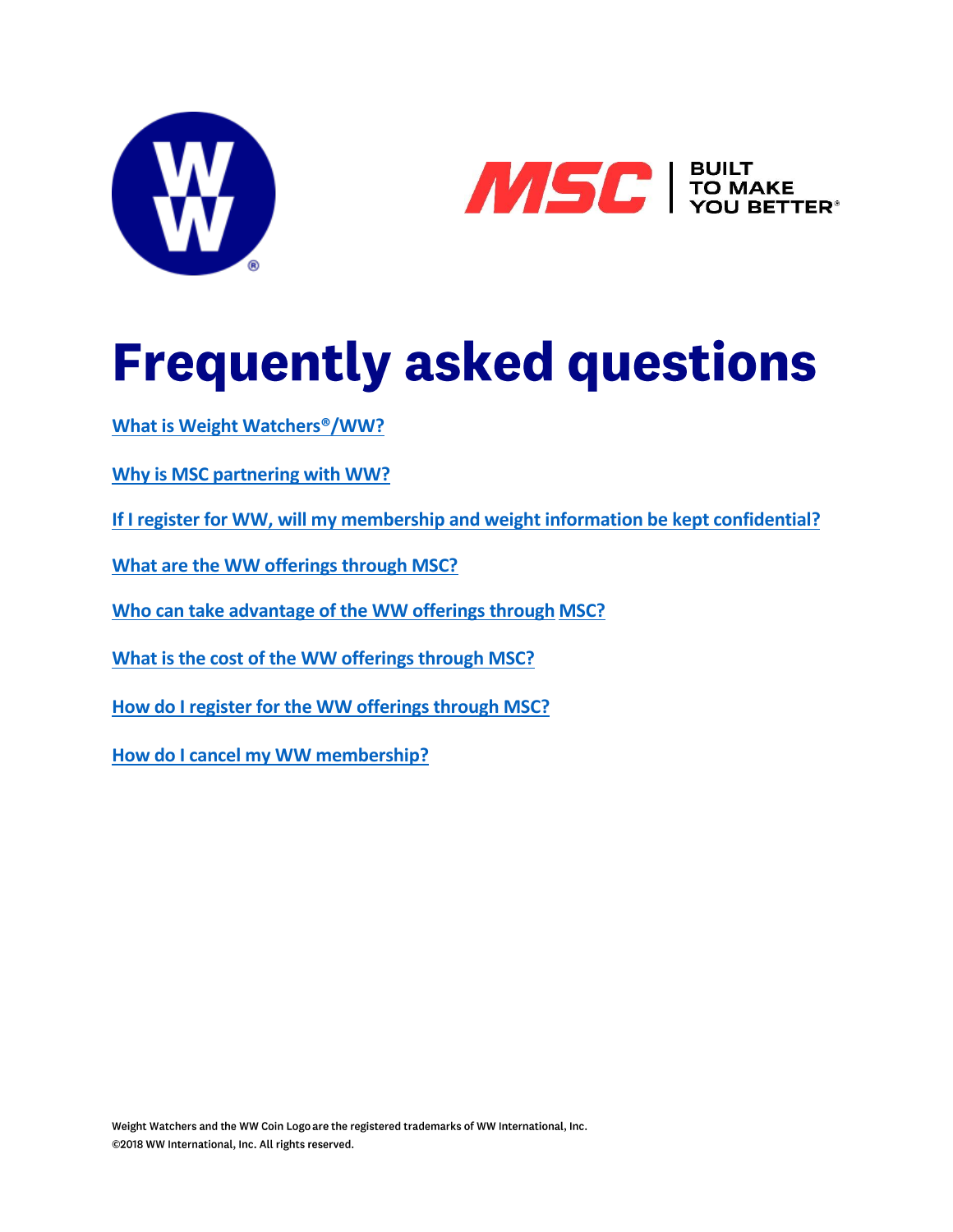#### **What is Weight Watchers®/WW?**

WW is Weight Watchers reimagined.

Our purpose is to inspire healthy habits for real life. For people, families, communities, the world, for everyone. We will always have the best weight-loss program on the planet, and now we're putting our decades of experience in behavior change to work for an even greater mission. We are becoming the world's partner in wellness. No matter what your goal is—to lose weight, eat healthier, move more, develop a more positive mindset, or all of the above we will bring you science-based solutions that fit into your life.

As a reflection of our new mission, we are moving from Weight Watchers to WW—a mark that's rooted in the familiar but reimagined to welcome everyone who seeks to be healthier, not just manage their weight.

### <span id="page-1-0"></span>**Why is MSC partnering with WW?**

MSC has teamed up with WW to bring you a program that gives you real-life solutions to get healthier, all at a special price.

## <span id="page-1-1"></span>**If I register for WW, will my membership and weight information be kept confidential?**

Yes, it will. Although MSC will receive information about the total membership's weight loss, it will not receive any individual or personally identifiable information.

#### <span id="page-1-2"></span>**What are the WW offerings through MSC?**

Two WW offerings are available to you. You can choose the plan that fits your lifestyle.

Offering 1: Digital (previously referred to as Online*Plus*)

Offering 2: Digital + Workshops (previously referred to as Meetings + Online*Plus*)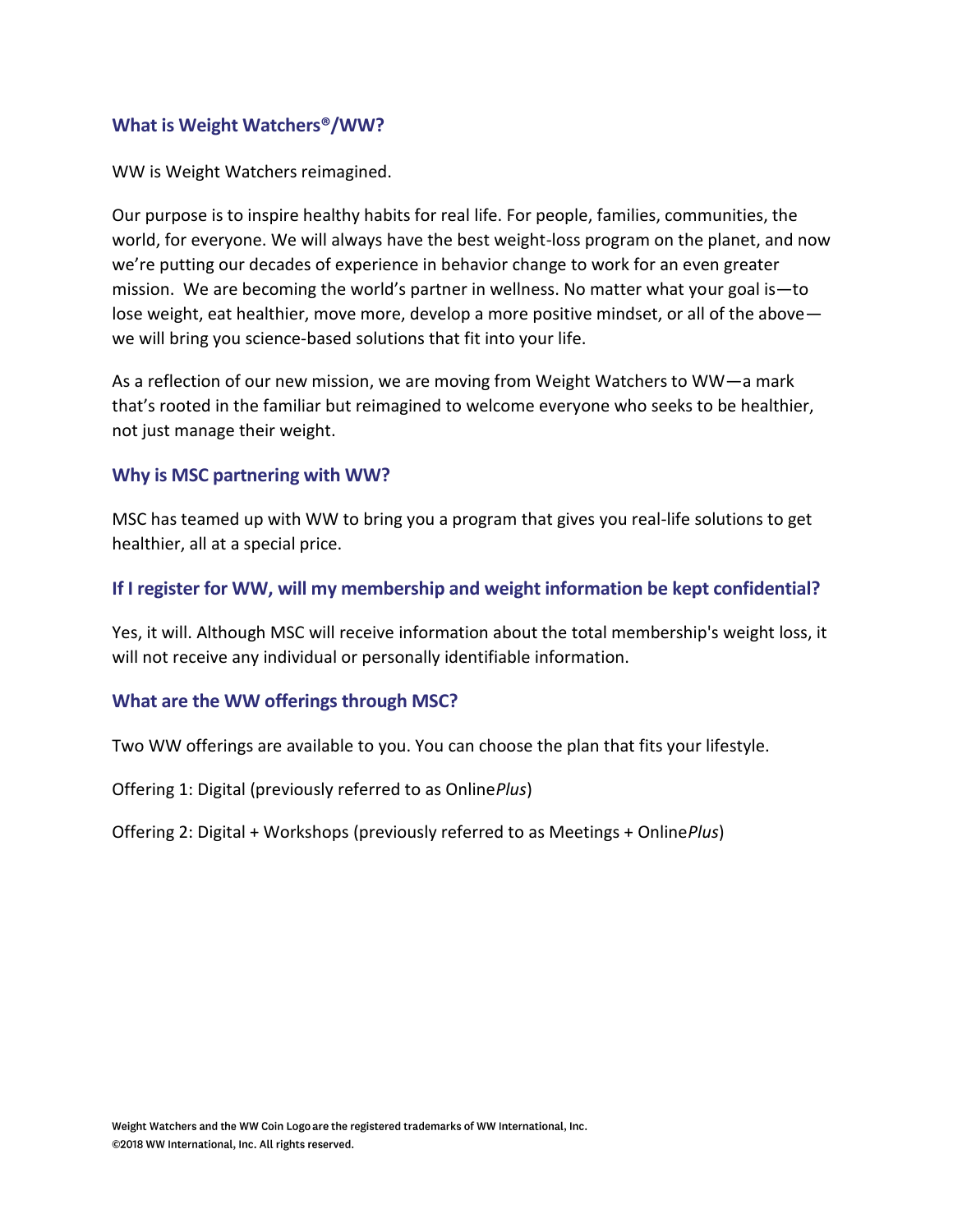# <span id="page-2-0"></span>**Who can take advantage of the WW offerings through MSC?**

All MSC employees are eligible to participate. Workshops (which used to be called meetings) are not available in some areas in the U.S. To find out if the county you reside in is a nonparticipating area, please visit: [http://wwfranchisecountylist.com](http://wwfranchisecountylist.com/).

To become a WW member, you must:

- Be at least 18 years old.
- Not be pregnant.
- Not have an active medical diagnosis of bulimia nervosa or anorexia nervosa.

## <span id="page-2-1"></span>**What is the cost of the WW offerings through MSC?**

Offering 1: Digital (previously referred to as Online*Plus*): \$8.48 per month

Offering 2: Digital + Workshops (previously referred to as Meetings + Online*Plus*): \$19.11 per month

State taxes will be added where applicable.

You will be charged the listed prices each month until you cancel your membership or if you are no longer eligible for the company subsidy.

## <span id="page-2-2"></span>**How do I register for the WW offerings through MSC?**

You can purchase either of these offerings at [https://wellness.weightwatchers.com](https://wellness.weightwatchers.com/) with Employer ID: 14480313 to receive a special price and subsidy. For assistance, call 866-204-2885 (Monday-Friday 8:00 a.m.-10:00 p.m. ET; Saturday 11:00 a.m.-5:00 p.m. ET). If you have any questions you may also email [wellnesshelp@weightwatchers.com.](mailto:wellnesshelp@weightwatchers.com)

If you are a current WW member, you can still take advantage of the discounted pricing and subsidy. Please call WW at 1-866-237-6032 (Monday-Friday 8:00 a.m.-10:00 p.m. ET; Saturday 11:00 a.m.-5:00 p.m. ET) for assistance with getting your membership switched to the MSC Industrial Supply Co. special pricing.

Please keep in mind that payroll deductions not will be offered. You will pay WW directly. You may enroll in WW at any time. You will have access to the MSC discount for as long as MSC continues to sponsor WW. To purchase either of these WW offerings or for more information,